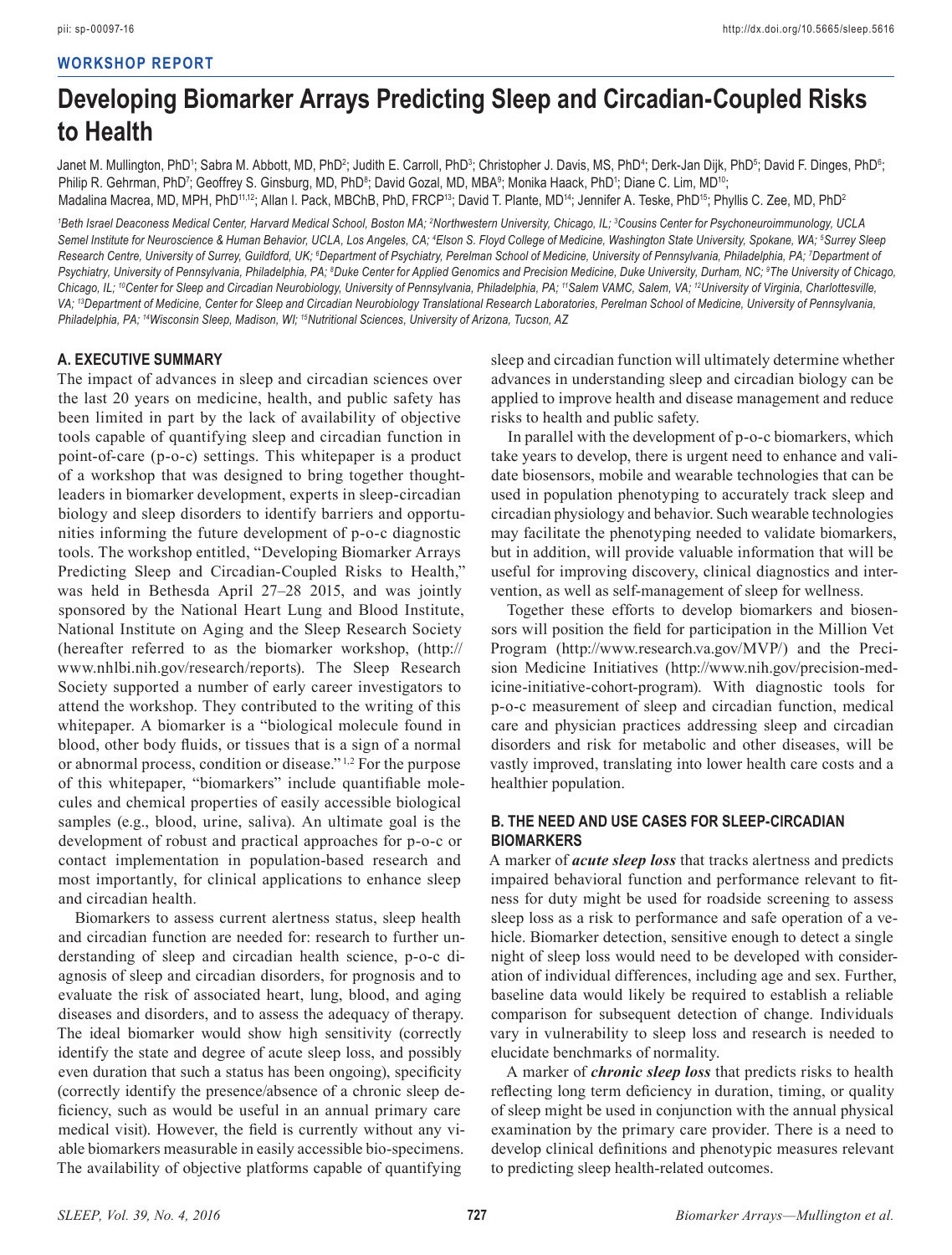

Biomarkers, as diagnostic aids to facilitate pre-test triage for probable *sleep apnea identification*, and to help personalize/ optimize therapeutic strategy, identify comorbid health risks, and prognostic outcome stratification, would be of great value in patient care. Sleep apnea biomarkers would help improve risk stratification algorithms and elucidate domains of potential comorbidity overlap (heart, lung, and blood disorders), and ultimately inform the selection of targeted/personalized treatments.

In addition to duration and sleep disordered breathing, the timing of sleep is important for optimal restorative, physiological, and homeostatic benefits of sleep. A biomarker that could assess the appropriateness of the timing of the sleep period in circadian time could be used by primary care providers to differentiate insomnia, circadian phase disorders, shiftwork disorder, and extreme chronotypes. *Circadian phase biomarkers* could also enable the personalization of medical therapy with time-of-day dosing for oncologic and other pharmacotherapies. Surgical outcomes with potential links to circadian physiology such as cardioprotection from remote limb ischemic preconditioning, transplant tissue matching, vaccination, and metabolic disease management would also benefit from such biomarkers.

Sleep deficiency can be built up, not only by acute sleep deprivation, where individuals get by on little or no sleep for a night or two, but by an accrual of smaller deficits that are cumulative, such as 2 or 4 hours of lost sleep, per night<sup>3</sup> over multiple nights, or even longer. Current tools to measure acute and chronic sleep patterns and their adverse consequences are either highly subjective, such as self-reported questionnaires, or involve complex laboratory measurements. The former is subject to imprecision and variation due to both human fallibility as well as disincentive for accurate reporting, for example in employment-based consequences of sleep reporting for transportation or aviation professionals. Laboratory measurements such as EEG based assessment of sleepiness or objective performance measures are expensive and complex, not amenable to general use and there is no conclusive evidence that they provide gold standard measurements by which assessment of the state of chronic sleep loss can be determined. In addition, a longer term sleep deficit may not be recognized by the

individual, as there is evidence for a dissociation of subjective sleepiness from objective indices of ability to stay on task and maintain optimal vigilant performance.<sup>3</sup> We know that there are individual differences in response to sleep loss at a behavioral level of assessment<sup>4,5</sup> and this is highly heritable.<sup>6,7</sup>

A recent joint consensus statement of the American Academy of Sleep Medicine and Sleep Research Society recommended adults 18–60 years of age get 7 or more hours of sleep per night.8 The guidelines were based on the preponderance of evidence that failure to get enough sleep on a regular basis is associated with several adverse health outcomes including the development of obesity, and risk for depression, diabetes, hypertension, stroke, cardiovascular disease, and mortality. $9-13$ The term inadequate sleep may be used in reference to insufficient duration, quality and/or timing of sleep.

There are now fairly standard approaches to developing biomarkers (see Figure 1). First, it is important to utilize broad discovery approaches not only in humans but also in model systems, e.g., rats, mice, Drosophila. It is unknown at the outset which particular approach will be most valuable, hence all the "omic" approaches should be applied—transcriptomics, metabolomics, proteomics, lipidomics, etc.—to determine which platform or combination will ideally identify sleep associated markers. Initial studies could be done in a fairly small sample of subjects (20–40) who are very well phenotyped and characterized. A molecular signature that is found across different species adds confidence that the candidate biomarker is robust. When such a signature is identified, the next step is to validate the reproducibility of the specific signature in larger human cohorts (preferably prospectively, but also from existing) with the appropriate samples and phenotype information. This approach is applied in iterative fashion to refine and perfect the biomarker or biomarker panel.

At the biomarker workshop, breakout groups were formed for the purpose of discussing various sleep-circadian use cases. The availability of biomarkers, needs and use cases for biomarkers are summarized in Table 1. The current state of the field for each area of biomarker development is described in the sections that follow, along with current opportunities and finally, recommendations for how to move forward in the most efficient way.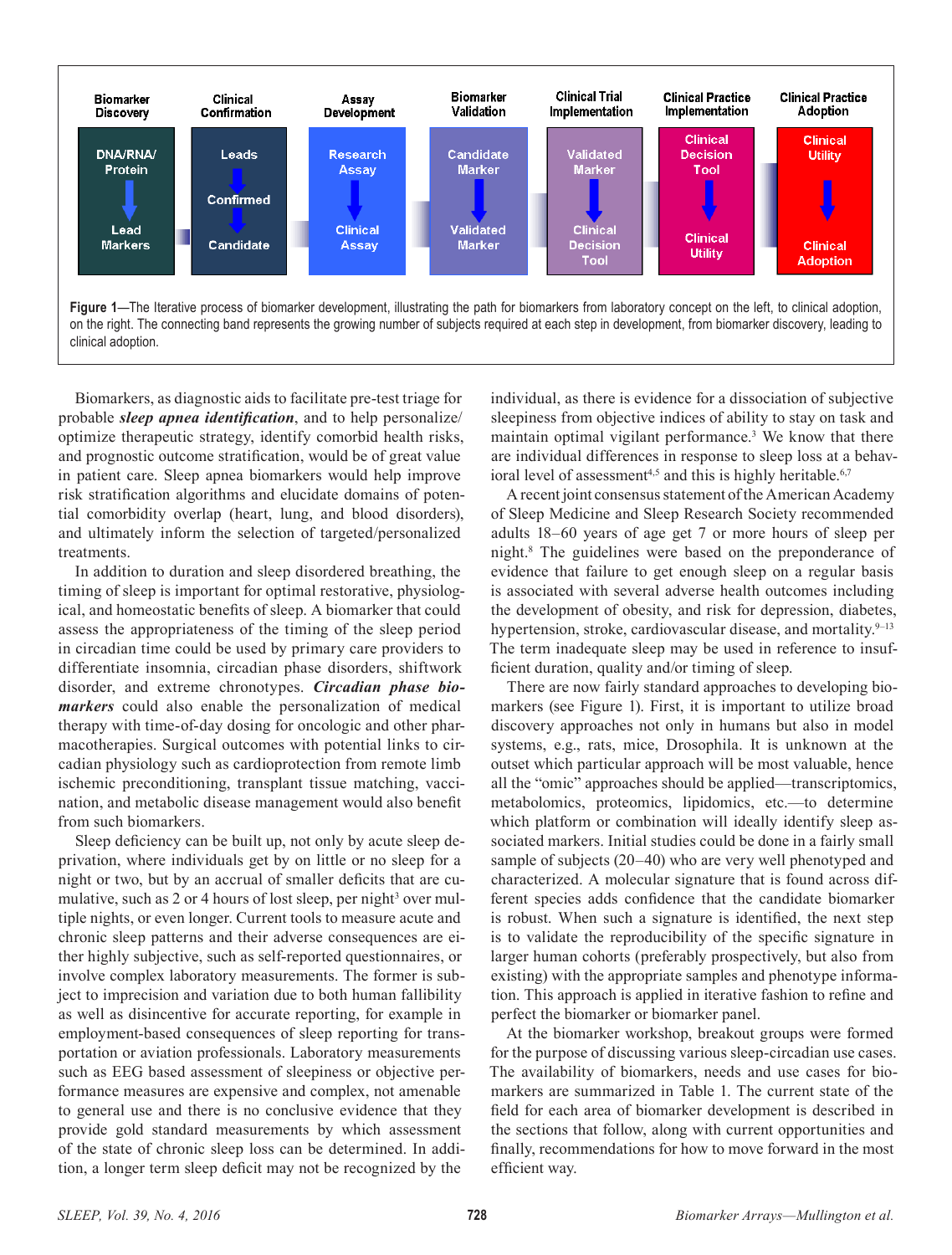|                               | <b>Acute Sleep Deficit</b>                                                                                                                       | <b>Chronic Sleep Deficit</b>                                                                                                                                          | <b>Obstructive Sleep Apnea</b>                                                                                                                                                                                                                                                                        | <b>Circadian Disruption</b>                                                                                                                                                                                                                                                 |
|-------------------------------|--------------------------------------------------------------------------------------------------------------------------------------------------|-----------------------------------------------------------------------------------------------------------------------------------------------------------------------|-------------------------------------------------------------------------------------------------------------------------------------------------------------------------------------------------------------------------------------------------------------------------------------------------------|-----------------------------------------------------------------------------------------------------------------------------------------------------------------------------------------------------------------------------------------------------------------------------|
| <b>Clinical</b><br>Need       | A biomarker for point-of-care<br>use to determine current sleep<br>deficiency status. No need to<br>differentiate long/short term<br>deficiency. | A biomarker determination of<br>general sleep deficiency status.<br>Ideal measure would reflect a<br>longer term status, as distinct<br>from a short term deficiency. | A biomarker for use in<br>identifying patients with high risk<br>for sleep disordered breathing.<br>Such a marker would be used in<br>conjunction with questionnaire<br>and medical history, to better<br>identify patients in need of<br>diagnostic sleep study, as well<br>as for treatment triage. | A biomarker is needed to<br>quickly indicate the amplitude<br>and phase of an individual's<br>circadian rhythm. Ideal would be<br>point-of-care, provided accurate<br>time of day information was<br>collected in connection with the<br>sample.                            |
| Use Case                      | Fitness for Duty-safety and<br>quality assurance assessment<br>for roadside/other operations<br>involving risk.                                  | Long Term Health-longitudinal<br>tracking of sleep health.                                                                                                            | Triage to Intervention/Tracking<br>and assessment of efficacy.<br>Personalization of therapeutic<br>strategy and prognostic<br>outcomes.                                                                                                                                                              | Personalized Timing of Therapy/<br>Differential Diagnosis of<br>Sleep Disorders-differentiate<br>insomnia, circadian phase<br>disorders, shiftwork and<br>extreme chronotypes; also for<br>timing of optimal administration<br>of oncologic and other<br>pharmacotherapies. |
| <b>Currently</b><br>Available | None                                                                                                                                             | None                                                                                                                                                                  | None                                                                                                                                                                                                                                                                                                  | Melatonin, cortisol                                                                                                                                                                                                                                                         |

## **C. USE CASES**

## **1. Development of a Biomarker of Acute Sleep Deficit**

## *1a. Current Work*

The fundamental amount of sleep that may be required between persons varies by age, and it is unclear whether the operational criteria for identifying acute sleep loss should be considered in light of an individual's inherent sleep need, or based upon a universal threshold. Given that sleep need may vary across the lifespan,<sup>14</sup> a minimum threshold for acutely inadequate sleep for research purposes, would be less than or equal to 6 hours. Recognizing that with more severe acute sleep loss (i.e., total acute sleep loss), consideration of inter-individual differences in sleep need are a less pressing concern in establishing operational definitions of what constitutes inadequate sleep. Regardless of these challenges, the use of acute sleep loss as a research paradigm in humans and animals has yielded potentially promising candidate biomarkers, although as yet, there are none that can fulfil the demands of the use cases.

The term "acute" sleep loss is used here to refer to sleep loss that occurs in the 1 to 3 day range, whereas "chronic" refers to runs of more than 3 days of insufficient sleep that may occur repeatedly over many weeks, months or years (see chronic sleep deficit section, C2). Routine short sleep duration appears to be a particularly appropriate model of chronic sleep insufficiency. The estimated prevalence of short sleep duration  $(< 6 h per night$ ) across the population is 30%.<sup>15</sup> Individual differences in what constitutes sufficient sleep and acute sleep loss are, however, likely to exist. This underscores the need for objective molecular assessments of consequences that will contribute to a personalized assessment.

Based on the well-established relationship between sleep loss and immune function; many have tested, in controlled hypothesis-driven research, whether a biomarker exits in

immune sub-cell populations (such as neutrophils, monoctyes, lymphocytes) or inflammatory markers found in plasma, saliva, or urine.16 Several markers that have been found to be dysregulated in response to acute sleep loss; for example interleukin (IL)-6 in plasma/serum, saliva, or expressed by monocytes,<sup>17–24</sup> IL-1β or IL-1 receptor antagonist,<sup>25,26</sup> tumor necrosis factor (TNF) alpha or receptors,17,19,29,27,28 chemokine receptor  $CXCR2$  expression,<sup>29</sup> cellular adhesion molecules,<sup>30</sup> natural killer cells, $31$  and salivary amylase, $32$  among others. Methods that identify candidate markers in invertebrate and vertebrate species, and use these findings to replicate markers in humans, are particularly efficient.

The wide-spread use of exploratory methodologies, using omics based technology for biomarker discovery is largely based on the idea that a molecular profile (i.e. "signature") or a single biomarker may best identify acute sleep loss.<sup>33</sup> Transcriptomics and metabolomics have been most commonly assessed for biomarker discovery in biofluids for acute sleep loss.34 There have been few proteomics studies and they have been limited to brain tissue from murine sleep loss models.<sup>35,36</sup> In humans, studies have reported a reduced diurnal amplitude of several transcripts in individuals identified as neurobehaviorally resistant to sleep loss, compared to those classified as sensitive to sleep loss.37 Acute sleep loss has been further shown to increase inflammation-related transcripts<sup>23,38</sup> and cause differential expression of metabolites related to lipid metabolism, neurotransmitters, vitamin B3, and gut metabolism, as measured in plasma.39–40 The challenge is complex; and the effects of total sleep deprivation on the transcriptome have been shown to be sensitive to a chronic sleep debt prior to the acute sleep deprivation.38

#### *1b. Immediate Opportunities*

There are several immediate opportunities for implementation of potentially high-yield strategies in acute sleep loss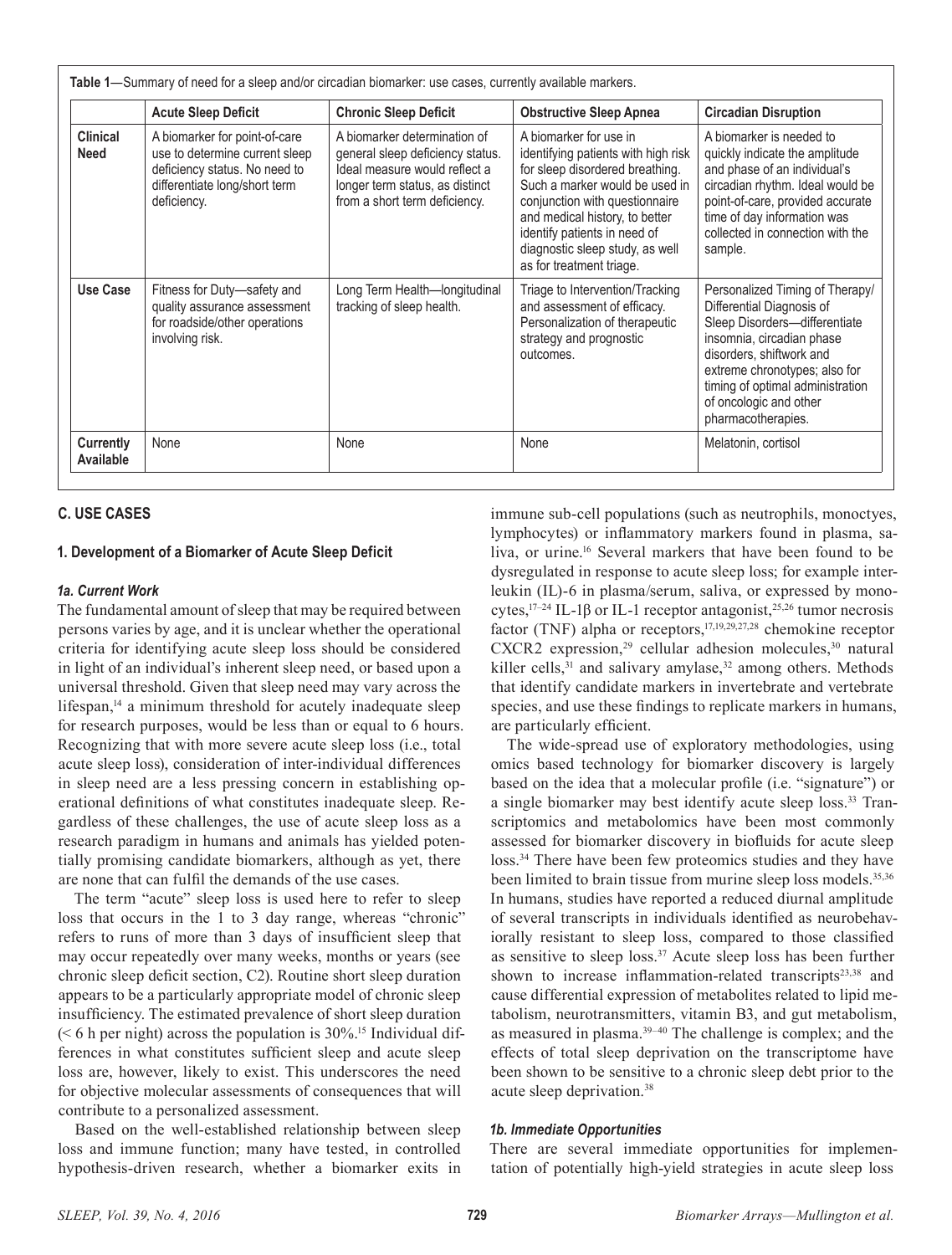biomarker research. Since many of the candidate biomarkers that have been identified using hypothesis-driven approaches (such as those related to inflammation and immune function) may also be aberrant in other pathological states besides sleep loss, and thus ultimately have lower probability of demonstrating sufficient specificity as a biomarker for sleep loss in isolation, the search should move beyond those established candidates. Validation of other novel biomarkers such as those related to phospholipid metabolism that have been recently identified<sup>41</sup> using metabolomics, may provide important leads in the search for an optimal biomarker. However, we recognize it is quite possible that no one molecule will sufficiently demonstrate the required sensitivity and specificity to serve as a biomarker for acute sleep loss, and thus combinations of biomarkers (i.e., signatures), that may span several functional domains, may ultimately be required.

#### **2. Development of a Biomarker of Chronic Sleep Deficit**

#### *2a. Current Work*

Insufficient sleep affects immune function and restricting sleep for several nights leads to increases in neutrophils, monocytes and lymphocytes, and alteration in their circadian rhythmicity.16,42 Genome wide blood transcript analysis has identified changes in the abundance of mRNAs of genes related to oxidative stress, metabolism, and immune function in response to one week of insufficient sleep.<sup>38</sup> Exploratory metabolomics have found that sleep reduction by approximately a third for 8 days led to altered metabolic biomarkers, with the clearest effects being elevated plasma amino acids.<sup>43</sup> The effects are small but the findings provide useful information for future studies of chronic sleep loss. Furthermore, diurnal transcript profiles have been shown to associate with neurocognitive resilience to total sleep loss, which is an important consideration in evaluating the utility of a potential biomarker. From a behavioral standpoint, the degree to which an individual is susceptible or resistant to the cognitive effects of chronic sleep loss may be task dependent,<sup>7,44,45</sup> and further research is needed to identify a biomarker that might also correspond with cognitive processing speed or other similar parameters of relevance necessary to safely operate vehicles.

Metabolomics approaches have successfully identified metabolites perturbed under controlled experimental models of both total sleep deprivation and partial sleep restriction, with a notable role for lipids.40 This latter study identified two potential markers as common to sleep restriction in humans and animals which may be useful for translational biomarker work. Potential protein markers have also been reported, with particular interest in salivary assessment. Amylase protein was proposed as a possible biomarker of sleep loss almost a decade ago. Saliva peptides have more recently been identified from fatigue studies which may be applicable to sleep loss.<sup>46</sup> However, as salivary amylase is driven by increased sympathetic activity, it may be altered under many circumstances, and therefore lack the necessary specificity of a good biomarker.

A problem common to all these approaches is that systems specific responses to sleep loss have not been well characterized, and their dynamics during several days of sleep loss

alternating with one or two recovery sleep episodes, have not been documented. An ideal marker of chronic sleep loss would need to stand out over the circadian influences that might also be characteristic of the biomarker or constellation of biomarkers, under study. Specificity or the degree to which a biomarker exclusively represents chronic sleep loss is important for predictability, but thus far, all of the sleep-related candidate biomarkers appear to be pleiotropic in nature. For instance, adenosine increases with time spent awake, but functions in vasodilation and energy metabolism as well. Cytokines and neurotrophins are additional examples of multifunctional molecules (e.g., innate immunity and inflammation) that are known sleep-related biomarkers. Weighting pleiotropic biomarkers in proportion to their contribution as predictors of chronic sleep loss could allow inclusion and limit their potential bias of depicting alternative processes. Use of multiple sleep loss biomarkers may limit false detection and increase the predictability in a biomarker panel. For use in the clinic the sleep loss biomarker should ideally be accessible using blood, urine, or saliva. While it would be most efficient to have a biomarker panel that could be performed in a single assay type, e.g., DNA, RNA, or protein; a range of panels could be processed independently and subsequently integrated in the analysis phase to provide a single metric or set of linked metrics.

#### *2b. Immediate Opportunities*

Despite the many challenges to identifying and validating sleep loss biomarkers, several recent advancements in science have provided the field with important tools by which to overcome some of the road blocks and facilitate sleep loss biomarker profiling. A first immediate opportunity is capitalizing on the development, and increased sensitivity and affordability of omics technologies which greatly expand the number of variables that can be gleaned from just one sample. For example, common microarray techniques provide genome-wide transcriptional coverage of well-characterized genes, gene candidates, and splice variants. Parallel to gene expression analyses, proteomics and metabolomics offer new opportunities to examine in a comprehensive way the dynamic impact chronic sleep loss has on molecular processes. Advanced mass spec (e.g., Tandem, and MALDI-TOF) approaches provide different information than array data or ELISAs. Other exciting research directions at the forefront of science include epigenetics and micro-RNAs as signaling molecules. The idea of state- dependent non-coding RNAs, histone modifications, micro-vesicle or exosome packaging, transport, recognition and docking are all virtually uncharted areas that could yield key biomarkers of chronic sleep loss. Many of these processes are activity-dependent, but their relationship to sleep and responses to sleep loss are just starting to be elucidated.

#### **3. Development of a Biomarker of Obstructive Sleep Apnea (OSA)**

#### *3a. Current Work*

An ideal biomarker of OSA would be highly sensitive and specific for OSA-induced end-organ dysfunction, include genetic and behavioral risk factors, and provide information related to prognosis and response to treatment.47 Identification of such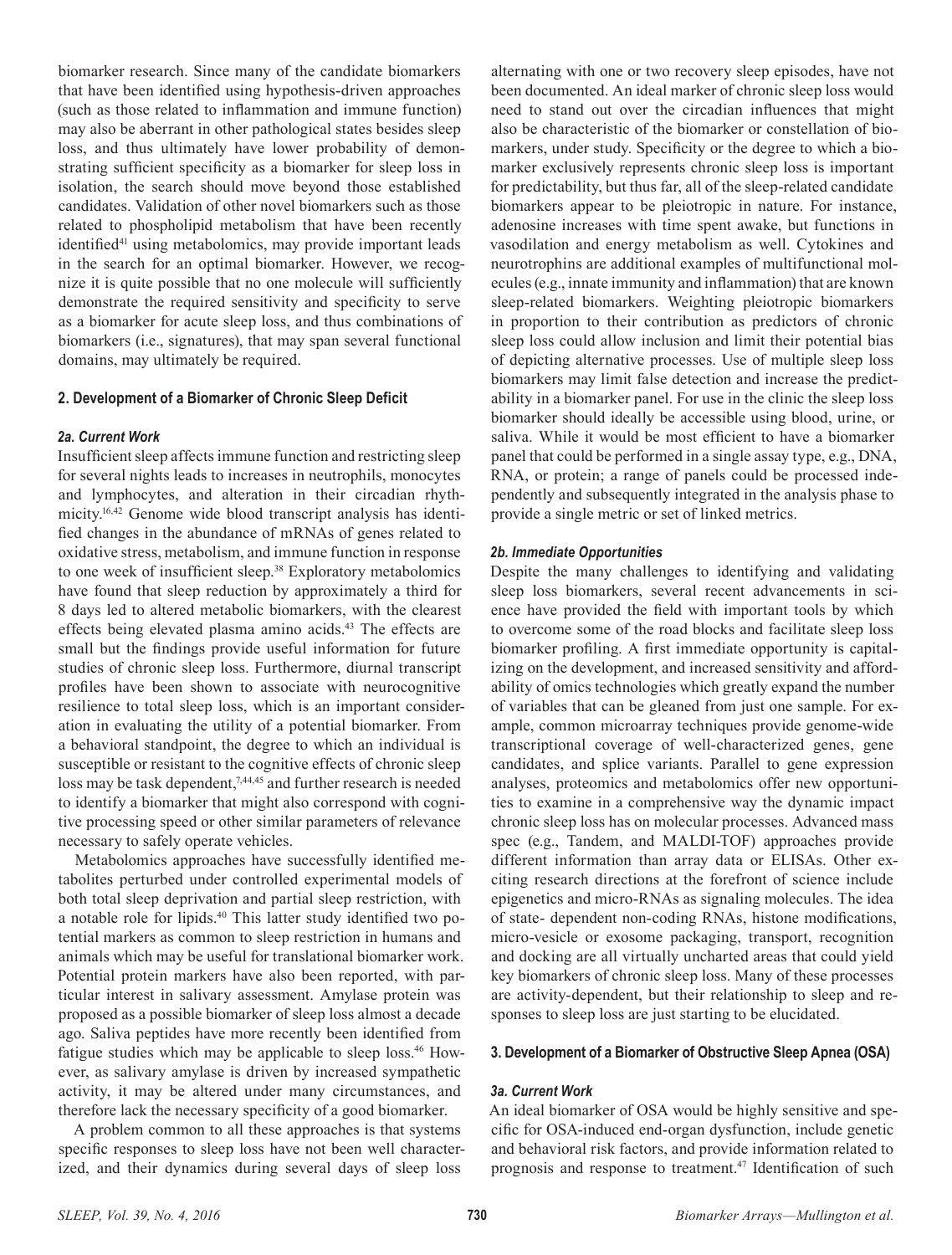an OSA biomarker signature would have significant real-world effects. For example, we would be able to identify "vulnerable" and "resilient" patients, allowing us to target therapeutic interventions or offer latitude with watchful waiting. Thus, studies assessing biomarkers in the context of well-defined and validated clinical algorithms are needed.

Biomarkers can also be a physiological signal-based signature such as blood pressure<sup>48</sup> or snoring.<sup>49</sup> Over the last 15 years, a substantial number of studies have tackled the identification of an ideal biomarker for OSA using exhaled breath condensate, salivary, serum and urinary molecules. Although no simple and clinically useful biomarker signature for OSA exists today, considerable progress has been made<sup>50-62</sup> to identify and detect the presence of OSA and OSA-related consequences. While underlying genetic risk factors are not yet established, gene expression arrays reveal a number of genes that may have discriminatory ability to recognize OSA in children.63 Furthermore, whole-genome expression measurement of peripheral blood leukocytes was performed at baseline and following continuous positive airway pressure (CPAP) therapy in a small cohort of adult patients with OSA; although the diagnostic ability of such approach was not specifically examined, the investigators found evidence supporting the presence of transcriptional suppression in cancer-related pathways.<sup>64</sup> Similarly, urine is a highly desirable biological fluid for diagnostic testing because of its ease of collection and widespread use in clinical laboratories. Urinary proteomic analyses have been used to identify candidate biomarkers for a broad range of human disorders that have included renal disease, diabetes, atherosclerosis, Alzheimer's disease and cancer.65–67 In a cohort of children, 12 candidate urinary biomarkers were identified that could reliably detect OSA.<sup>68</sup> The latter study underscores the feasibility of urine to report pathophysiology in OSA and further suggests that a similar approach may be informative for identifying OSA-associated comorbidities.<sup>69</sup> The use of unique sub-population clusters such as patients with resistant hypertension and OSA, have resulted in specific blood-based biomarkers that can predict favorable or ineffective response to PAP.<sup>70</sup>

It is important to stress that the measures derived from labbased sleep studies or home-based multichannel recordings are poor predictors of OSA-associated morbidities. In other words, two patients with similar PSG-defined OSA severity may present with markedly different clinical phenotypes one will manifest substantial end-organ morbidities related to the presence of OSA, while any such morbid features will be absent in the other. The phenotypic variance in the clinical morbidity of OSA has therefore prompted exploration of biomarkers that would enable the identification of the more "vulnerable" or more "resilient" patients, who would more likely benefit from timely and targeted therapeutic interventions or may be allowed increased latitude regarding their treatment options. Thus, studies assessing the possibility of incorporation of morbidity biomarkers into well-defined and validated clinical algorithms become very attractive. The discovery of an ideal biomarker for OSA-associated morbidities also offers the opportunity to provide information related to prognosis and response to treatment.<sup>71</sup> Ideal biomarkers should be highly

sensitive and specific for OSA-induced end-organ dysfunction, should be involved in a causal pathway, and temporal changes in such biomarkers in the context of OSA treatment should reliably predict improvements in the specific end-organ outcomes.

In the context of use cases for biomarker development, a prominent challenge derives from the complex interactions between sleep apnea and obesity, the latter being present in approximately two-thirds of all patients. Thus, the risk exists whereby the discovery process of biomarkers may yield what essentially would correspond to markers of obesity rather than markers of sleep apnea. Thus, it is important to sample broadly, so that lean and non-obese populations are included and can contribute to isolation of OSA-specific markers.

#### *3b. Immediate Opportunities*

To successfully achieve such a challenging task, coordinated efforts are needed to link a carefully constructed phenotype to all the omics available today. Once we agree as a community what this phenotype is, we may be able to identify a clean and robust signature in a select, small group of OSA and control subjects. In practice, we would need to collect a medical history (age, family history, co-morbidities, etc.) as well as specimens (blood, urine, saliva and breath volatiles/condensate) and standardized PSG variables and longitudinally correlate them to morbidities and mortality. Animal models of OSA would be essential to identify potential mechanisms at the tissue level that underlies cancer, neurological, cardiovascular, and metabolic disease. Comprehensive data could then be used to risk stratify the long term prognosis and treatment response into a weighed risk score based on what is clinically relevant and what is mechanistically informative. Ultimately we need a unique OSA biomarker signature that is context-relevant, simple and easy to use. Ideally, clinicians would use a disease score to (1) determine prognosis (end-organ dysfunction vs. irreversibility) (2) gauge treatment response at the molecular and cellular level, and (3) understand how OSA contributes to other chronic diseases.

We propose 3 major areas of research to develop OSA biomarkers that include both discovery and validation steps. The first is the development of a *diagnostic* biomarker or biomarker signature (biological candidates and current gold standard PSG) that reliably discriminate between OSA and healthy individuals, between symptomatic individuals with and without OSA, or alternatively, high-risk populations such as commercial drivers. Identifying an OSA biomarker signature will improve overall health by decreasing the burden of oxidative stress and chronic inflammation. In addition, such a biomarker will help identify potential individuals with excessive daytime sleepiness for PSG screening, and thereby help to prevent sleep-related accidents, such as motor vehicle accidents. The second is *prognosis* biomarkers, which targets symptoms such as sleepiness, (morbidity)—develop a biomarker signature that consistently and accurately identifies which patients with OSA are at risk for developing end-organ morbidities and which patients already have end-organ morbidities. For example, identifying unique biomarker signatures of excessive daytime sleepiness would be clearly desirable.<sup>72-76</sup> Third is treatment *adherence/outcome* biomarkers, to develop a biomarker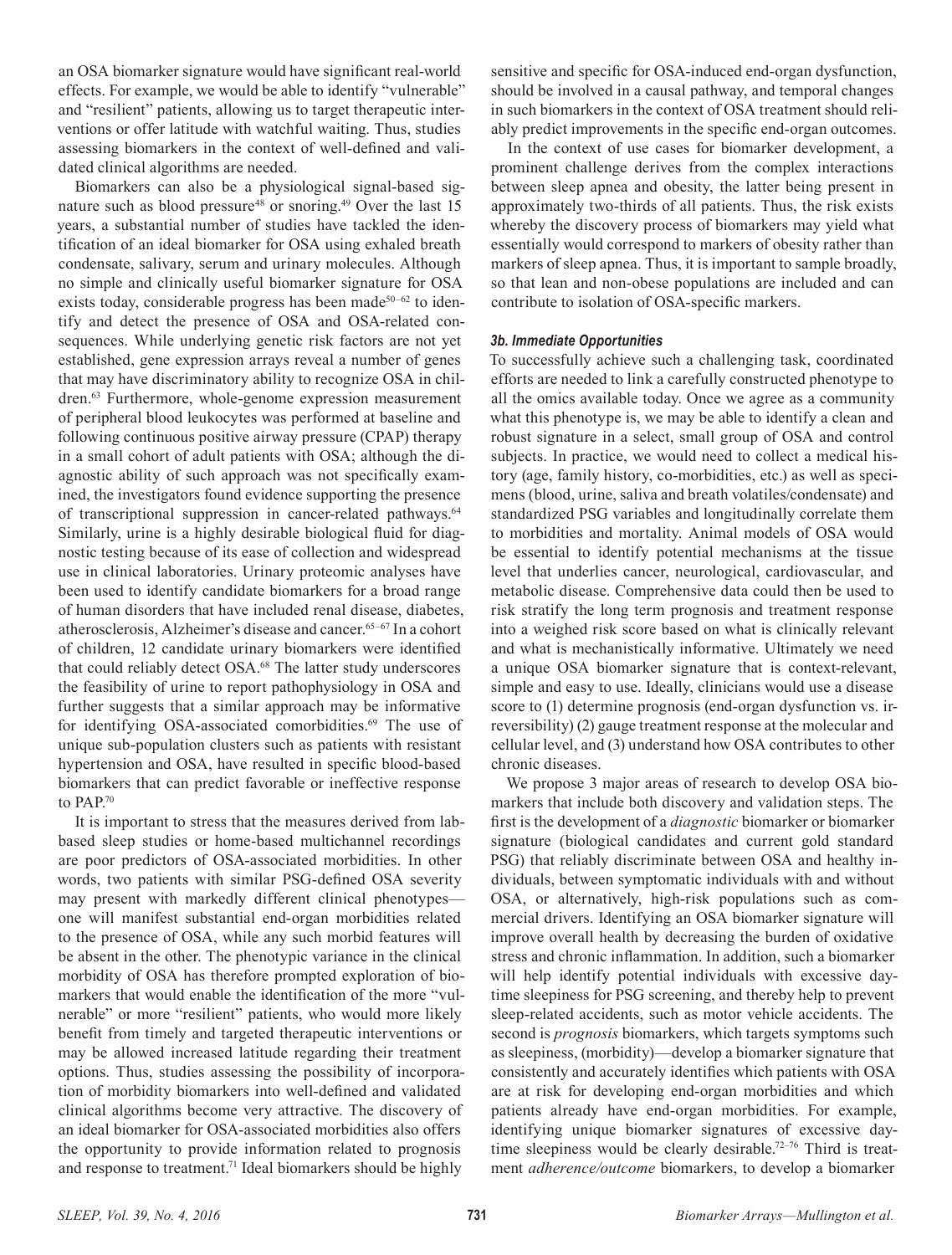signature in treated patients that reliably discerns those that are disease free (vs. those that have residual OSA), and detects continued presence of OSA in adherent patients (to alter treatment). Such a biomarker will decrease healthcare-related costs by eliminating or delaying the need for treatment based on accurate prognostication.

There are many examples of work that can be done immediately. First, we can develop and perform a general population screen using the recording of snoring and breathing patterns on mobile devices such as cell phones. Second, we can work with current non-sleep cohorts and add sleep questionnaires, sleep studies and bank additional blood for future studies. Third, we need to agree as a community what is an OSA phenotype to better select subjects for in-depth, discovery omics. Fourth, using PSGs and biological samples we can start to risk stratify all the variables within the PSG (not only AHI) and develop a weighted PSG "biomarker." Lastly, we can perform gene sequencing in infants born with apnea.

## **4. Development of a Biomarker of Circadian Disruption**

#### *4a. Current Work*

Currently, the diagnosis and treatment of circadian rhythm sleep-wake disorders is dependent primarily on either selfreport, or the use of activity monitoring devices. Actigraphy, which consists of an accelerometer that is usually worn on the non-dominant wrist, can be helpful to provide objective measurements of activity and rest periods. Actigraphy has been validated as a means of measuring sleep and wake<sup>77</sup> and recently was demonstrated to be approximately 80% accurate in distinguishing sleep and wake when compared to polysomnography (PSG).78 Newer devices also are capable of measuring both the intensity and wavelength of light exposure, which can provide additional data to aid in the diagnosis and management of circadian disorders. However, both actigraphy and sleep logs have the limitation that they are a reflection primarily of the sleep-wake cycle, which can be heavily influenced by social obligations and work schedules, so may not provide accurate representation of the internal biological rhythm.

Measurement of melatonin, the circadian hormone produced by the pineal, is one way that circadian phase and amplitude have been measured. Under normal conditions, the onset of melatonin secretion in dim light (DLMO) generally occurs 2–3 hours prior to the habitual sleep time, and melatonin secretion peaks in the middle of the night.79 Melatonin can be measured in plasma, however this is impractical in the outpatient setting, as samples need to be collected every 30 to 60 minutes for at least 4–5 hours prior to the predicted sleep onset time, most practically through an indwelling venous catheter. As an alternative to obtaining frequent blood samples, melatonin can also be collected in the saliva. Salivary melatonin has been validated as a comparable measure to plasma, and can accurately be obtained by patients using sampling kits at home.<sup>80</sup> However again this requires multiple samples be collected over a 4 to 5 or more, hour time window.<sup>81</sup> If underlying sleep-wake patterns are variable, this window may need to be expanded up to 24–36 hours. In cases such as these where the predicted DLMO is unclear, urine samples may be more useful,

as the primary metabolite of melatonin, 6-sulfatoxymelatonin (aMT6s) is secreted in the urine. Urine samples can be collected at scheduled intervals over a 24 to 48 hour period and provide an estimate of timing and amount of daily melatonin production.79 However, urine collection provides much less precision regarding overall circadian phase when compared to saliva or blood sampling.

Cortisol also has a circadian pattern of release and can be measured in blood or saliva. However, similar to melatonin, accurate phase assessment is dependent on obtaining multiple blood samples over time, making it less practical as an outpatient assessment of circadian phase. In addition, cortisol levels can also be heavily influenced by external factors such as acute stressors. Estimated core body temperature is another marker of circadian timing. However, traditional methods of data collection to approximate core temperature, involving rectal probes or telemetry using swallowed transmitter pills, are not practical. Newer techniques are being developed using wrist- mounted thermometer to measure the daily fluctuations in temperature. While body temperature normally falls as an individual is falling asleep, reaching a nadir, and then beginning to rise ~2 hours prior to waking, skin temperature, on the other hand, begins to increase prior to bedtime, and drops just after awakening.<sup>82</sup> Validation studies have shown good correlation between the evening temperature increase measured at the wrist and DLMO suggesting that this may be another less invasive means of measuring circadian phase timing.<sup>83</sup> However, further validation studies are needed in which the timing of sleep is altered relative to the melatonin and body temperature rhythms. Under conditions when sleep timing is not at the usual nocturnal placement, such as shift-work, it may be more difficult to predict circadian phase.

Individual differences in vulnerability to sleep loss appear to be associated with circadian rhythmicity, such that circadian rhythmicity is not only reduced during sleep deprivation,<sup>38</sup> but the reduction of circadian amplitude is dependent on vulnerability to sleep loss, with more resistant individuals showing more robust suppression of circadian rhythmicity.<sup>37</sup> Lipid homeostasis is heavily influenced by circadian rhythms and several recent studies have used lipid-based omics methods to investigate these systems. One study of 20 healthy young male subjects who had their blood sampled every 4 hours, found that, in a given individual, about 18% of the lipids detected exhibited circadian variation, mostly di- and triglycerides that peaked around waking.<sup>84</sup> Omic investigations have found circadian rhythms in metabolic phenotypes including lipid-mediated energy storage, transport and signaling, however, the rhythms are quite variable across subjects,<sup>84,85</sup> making circadian biomarker discovery a challenging, but rich area for phenotypic exploration.86 Likewise, approximately 6% to 9% of the human blood transcriptome displays circadian rhythmicity<sup>38,87</sup> and could therefore potentially be used to develop a one-sample biomarker for circadian phase. However, this rhythmicity is greatly affected by the timing of sleep, $\frac{87}{3}$  posing a significant challenge for biomarker development.

As for the development of biomarkers for acute and chronic sleep loss, integration of clinical and preclinical work will be important. For example, comparisons of rhythmicity in the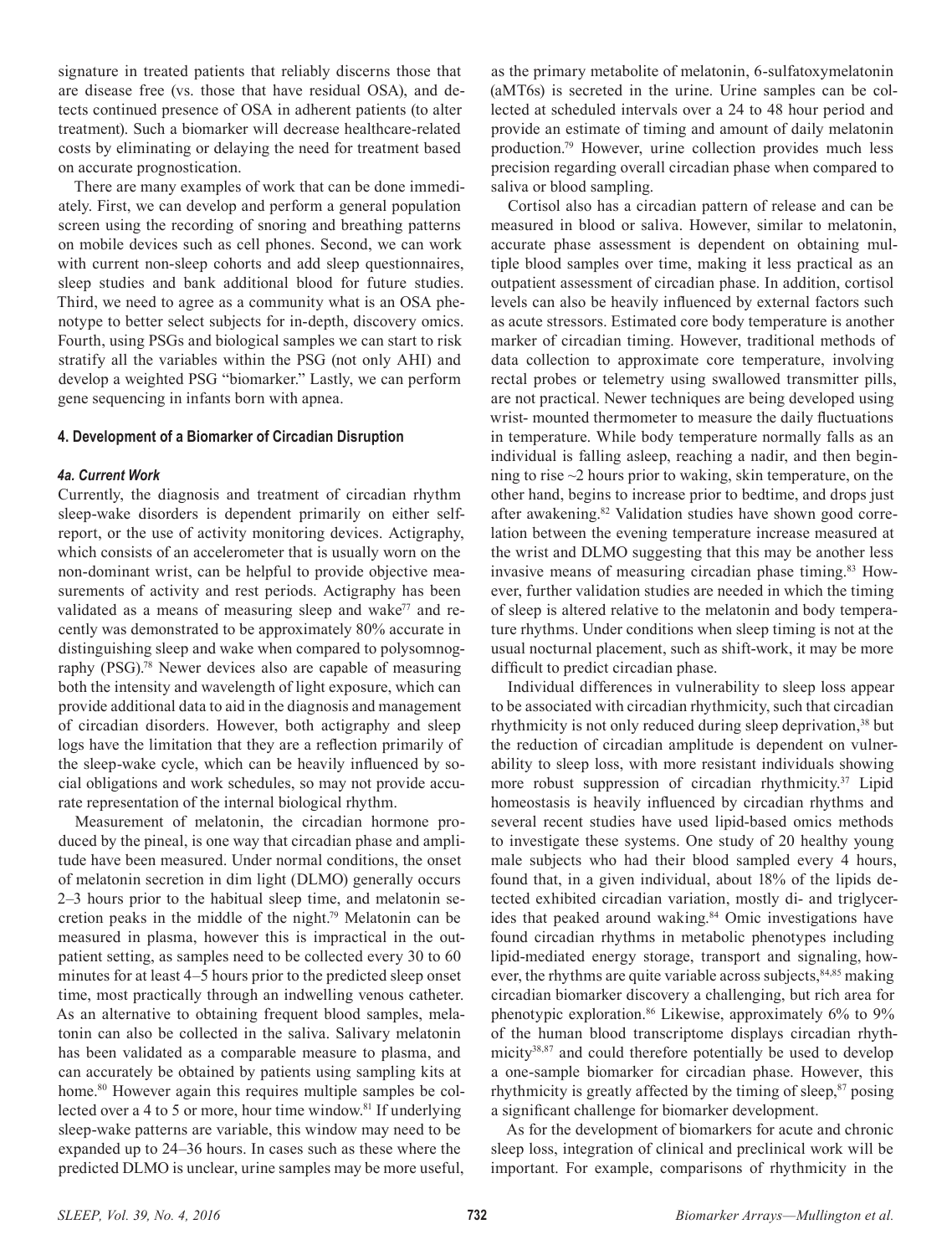transcriptome in the brain and other organs of rodents to rhythmicity in the human blood transcriptome may aid the development of indicators of circadian phase in the brain and other organs.<sup>88</sup>

## *4b. Immediate Opportunities*

There are immediate opportunities to advance the study of circadian biomarkers in both the omics and wearable domains. In the omics domain, there is a rapid growth in publicly available datasets with omics data (genomics, proteomics, transcriptomics, metabolomics, etc.) through NIH data repositories, such as the cardiovascular cohorts, and other large scale biobank efforts. To the extent that the samples are time-stamped for when they were collected, there are opportunities for data mining in order to identify signatures of circadian phase and amplitude that could be validated in other datasets. A systems biology approach will be needed to integrate data across omics levels.

There are also immediate opportunities to utilize wearable technology to develop circadian biomarkers. The sleep and circadian fields have pioneered work in this area through the use of actigraphy over the past several decades. There is a rapid growth in the types of biosensors available, with heart rate and temperature routinely collected with several available devices. The widespread use of smartphones compliments the use of biosensors through the use of apps. Such technology could be used to track activities, food intake and other factors that can influence circadian rhythms. There is substantial investment by a number of companies in this space so there is considerable opportunity to partner with industry in these efforts. Given that these data are collected in real-world settings, development of sensor technology will need to be paralleled by improved analytic methods that can account for masking influences and identify the endogenous circadian rhythm in the midst of substantial noise.

## **D. LONG TERM NEEDS, STRATEGIES AND RECOMMENDATIONS FOR SLEEP AND BIOMARKERS SCIENCE**

The workshop participants agreed that a systems biology approach will be needed to integrate data across acute sleep loss, chronic sleep loss and sleep disordered breathing and circadian phase. Insofar as sleep deficiency presents a biological stress or burden to the organism, it is reasonable to expect that the consequences will vary in part based on genetic and epigenetic systems vulnerabilities. Long-term strategies for developing biomarkers in the sleep and circadian field will need to include several levels of investigation, applying new biomarker measurement technologies.

Although considerable limitations exist in translatability, animal models are still very useful given the possibility of highly controlled and manipulated environments available to examine the impact of sleep loss on biomarkers, not possible to do in humans. Additionally, there is very high conservation between animal and human metabolism, lipids, and signaling pathways, and animal models are cost-effective and capable of high throughput testing compared to human sleep research. Basic animal models and basic human physiology phenotyping are fundamental to the phenotyping discovery process.

Basic human physiology research conducted under highly controlled protocols is needed in order to deeply phenotype and generate a short list of candidate biomarkers, which then inform larger-scale population studies to validated candidate biomarkers. This work must be done in concert with sensitivity to genetic and epigenetic influences on the measures under study. Research must demonstrate reproducibility within individuals, on different occasions, where sleep and circadian factors are held constant. Also important, the research should include conventional non-biochemical markers of acute and chronic sleep loss, such as behavioral and cognitive performance and observable physiologies as these will be needed in iterative validation to help construct an index of sleep loss provided by the biomarker panel.

Biomarker research on sleep and circadian health will require interdisciplinary teams of sleep and circadian scientists, clinicians, biomarker experts, quantitative scientists as well as stakeholders from the military and public health and safety domains. Several recommendations emerged from the breakout group discussions, as well as from the convened group discussions of reports. A few consensus recommendations emerged from the discussions:

(1) Network Capacity—The establishment of a collaborative national sleep-circadian network. This was one of the central recommendations of the Institute of Medicine Report,<sup>89</sup> and other countries, such as Canada, have recently established such a mechanism. A collaborative national network would have interdisciplinary involvement, help to integrate and link the biomarker, big data, novel therapeutic development and training pipeline. In addition, such a mechanism would enable more cohesive international collaboration and scientific, clinical-translational advancement. A national sleep-circadian network would embrace "team science" and help to foster communication among interdisciplinary scientists and bridge the basic-clinical-translational divide, to expedite the integration of omics and other new technologies, and facilitate an iterative approach to biomarker development. It would facilitate the involvement of experts in biomarker development in sleepcircadian research.

(2) Integrated National Training and Workforce Pipeline Development—Development of interdisciplinary training programs that bring sleep scientists, biomarker researchers and data science experts together. Encourage integrative interdisciplinary team research approaches in training programs in order to capitalize on the opportunities to advance science and improve public health.

(3) Near-term biomarker discovery—Foster biomarker development through secondary analysis programs and incorporation of sleep markers into existing and new cohorts using mobile approaches. Facilitate the identification and advancement of diagnostic biomarkers. Secondary analyses of well-characterized datasets enhanced with sleep/circadian phenotypes would open the door to a new array of hypothesis testing, risk stratification and ultimately new opportunities for the precision medicine initiative. Access to cohorts with specimens time-stamped for sleep and circadian information should be enhanced through a public index that could be accessed through an increased network capacity.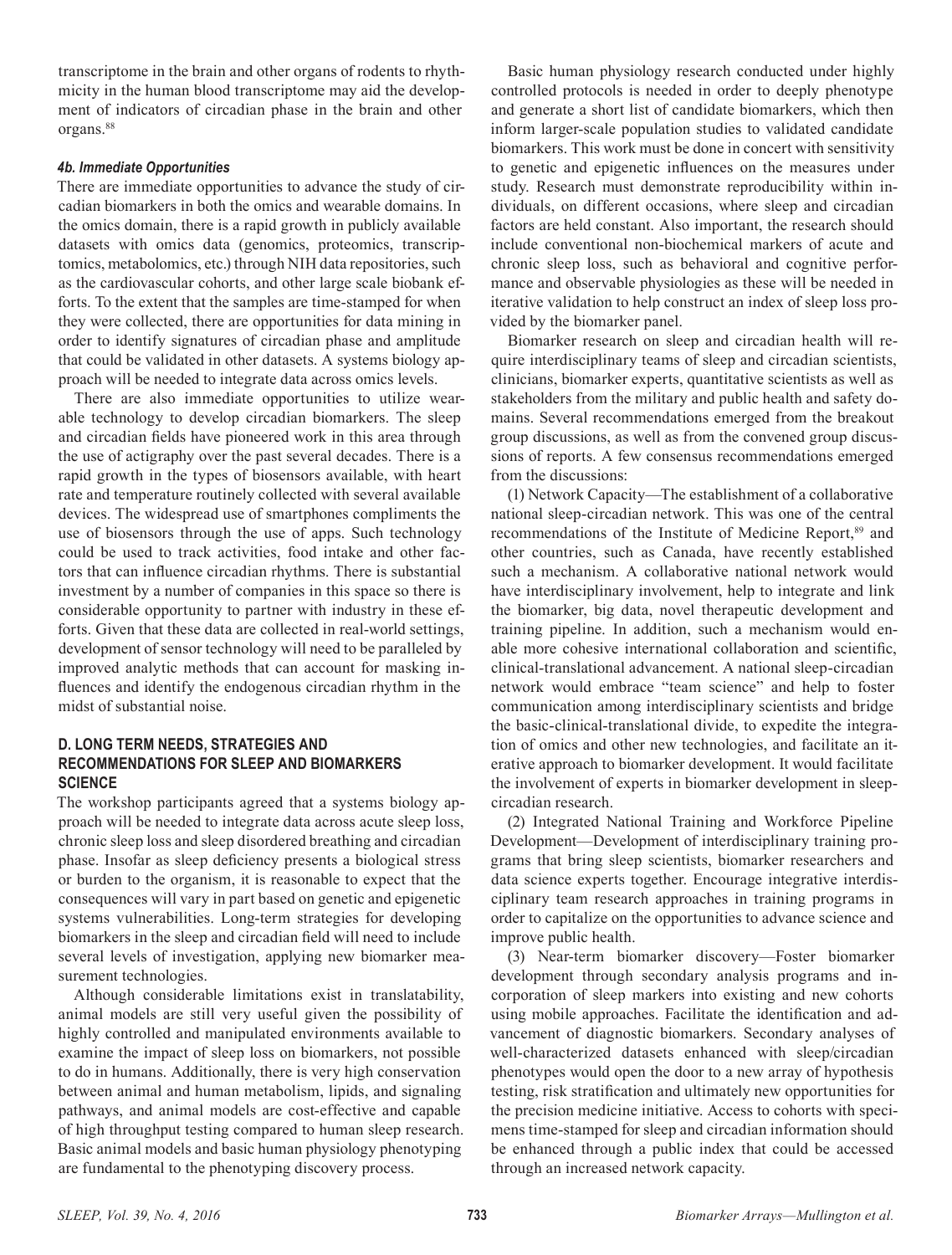(4) Big Data and Data Analysis Innovation—Collaboration is critical to moving big data initiatives forward and data management and sharing technologies are key. Time information as well as multi-dimensional methods for integrating biological and behavioral data are necessary for the advancement of sleep-circadian modeling, therapeutic development, and translation. The availability of circadian time-stamped biosamples is a major barrier to biomarker development. Adding time stamps to index samples collected in all ongoing cohort studies could potentially increase the tissue resource suitable for sleep/ circadian biomarker research. However, since existing cohorts are not phenotyped with regard to circadian phase, the elucidation of circadian biomarkers will be primarily dependent on prospective tissue collection (urine, saliva, blood, epithelial cells) combined with wearable sleep/circadian devices and omic analyses.

(5) Novel Technologies and Therapeutics—There is a need to foster the development and validation of "wearable" devices, m-Health applications, and instruments suitable for population-based and big data approaches used in developing predictive models and biomarker platforms assessing sleep and circadian health. The public pressure evident by the popularity of devices to track activity and sleep demonstrates the need to quickly validate the cost-effective implementation of miniaturized sleep tracking devices in clinical-translational research.

#### **CITATION**

Mullington JM, Abbott SM, Carroll JE, Davis CJ, Dijk DJ, Dinges DF, Gehrman PR, Ginsburg GS, Gozal D, Haack M, Lim DC, Macrea M, Pack AI, Plante DT, Teske JA, Zee PC. Developing biomarker arrays predicting sleep and circadiancoupled risks to health. *SLEEP* 2016;39(4):727–736.

#### **REFERENCES**

- 1. Gozal D. Serum, urine, and breath-related biomarkers in the diagnosis of obstructive sleep apnea in children: is it for real? Curr Opin Pulmonary Med 2012;18:561–7.
- 2. Wong TK. The search on an ideal disease marker for childhood obstructive sleep apnea syndrome. Sleep 2011;34:133–4.
- 3. Van Dongen HP, Maislin G, Mullington JM, Dinges DF. The cumulative cost of additional wakefulness: dose-response effects on neurobehavioral functions and sleep physiology from chronic sleep restriction and total sleep deprivation. Sleep 2003;26:117–26.
- 4. Van Dongen HP, Baynard MD, Maislin G, Dinges DF. Systematic interindividual differences in neurobehavioral impairment from sleep loss: evidence of trait-like differential vulnerability. Sleep 2004;27:423–33.
- 5. Van Dongen HPA, Maislin G, Dinges DF. Dealing with interindividual differences in the temporal dynamics of fatigue and performance: importance and techniques. Aviat Space Environ Med 2004;75:A147–54.
- 6. Kuna ST, Maislin G, Pack FM, et al. Heritability of performance deficit accumulation during acute sleep deprivation in twins. Sleep 2012;35:1223–33.
- 7. Chandler JF, Arnold RD, Phillips JB, Turnmire AE. Predicting individual differences in response to sleep loss: application of current techniques. Aviat Space Environ Med 2013;84:927–37.
- 8. Watson NF, Badr M, Belenky G, et al. Recommended amount of sleep for a healthy adult: a joint consensus statement of the American Academy of Sleep Medicine and Sleep Research Society. Sleep 2015;38:843–4.
- 9. Gangwisch JE. A review of evidence for the link between sleep duration and hypertension. Am J Hypertens 2014;27:1235–42.
- 10. Gangwisch JE, Malaspina D, Posner K, et al. Insomnia and sleep duration as mediators of the relationship between depression and hypertension incidence. Am J Hypertens 2010;23:62–9.
- 11. Mullington JM, Haack M, Toth M, Serrador J, Meier-Ewert HK. Cardiovascular, inflammatory, and metabolic consequences of sleep deprivation. Progr Cardiovasc Dis 2009;51:294–302.
- 12. Parthasarathy S, Vasquez MM, Halonen M, et al. Persistent insomnia is associated with mortality risk. Am J Med 2015;128:268–75.
- 13. Spiegel K, Knutson K, Leproult R, Tasali E, Van Cauter E. Sleep loss: a novel risk factor for insulin resistance and Type 2 diabetes. J Appl Physiol 2005;99:2008–19.
- 14. Ohayon MM, Carskadon MA, Guilleminault C, Vitiello MV. Metaanalysis of quantitative sleep parameters from childhood to old age in healthy individuals: developing normative sleep values across the human lifespan. Sleep 2004;27:1255–73.
- 15. Chen JC, Espeland MA, Brunner RL, et al. Sleep duration, cognitive decline, and dementia risk in older women. Alzheimers Dement 2016;12:21–33.
- 16. Mullington JM, Simpson NS, Meier-Ewert HK, Haack M. Sleep loss and inflammation. Best Pract Res Clin Endocrinol Metab 2010;24:775–84.
- 17. Shearer WT, Reuben JM, Mullington JM, et al. Soluble TNF-α receptor 1 and IL-6 plasma levels in humans subjected to the sleep deprivation model of spaceflight. J Allergy Clin Immunol 2001;107:165–70.
- 18. Vgontzas AN, Papanicolaou DA, Bixler EO, et al. Circadian interleukin-6 secretion and quantity and depth of sleep. J Clin Endocrinol Metab 1999;84:2603–7.
- 19. Irwin MR, Wang MG, Campomayor CO, Collado-Hidalgo A, Cole S. Sleep deprivation and activation of morning levels of cellular and genomic markers of inflammation. Arch Intern Med 2006;166:1756–62.
- 20. Irwin MR, Witarama T, Caudill M, Olmstead R, Breen EC. Sleep loss activates cellular inflammation and signal transducer and activator of transcription (STAT) family proteins in humans. Brain Behav Immun 2015;47:86–92.
- 21. Dimitrov S, Lange T, Benedict C, et al. Sleep enhances IL-6 transsignaling in humans. FASEB J 2006;20:2174–6.
- 22. Frey DJ, Fleshner M, Wright KP Jr. The effects of 40 hours of total sleep deprivation on inflammatory markers in healthy young adults. Brain Behav Immun 2007;21:1050–7.
- 23. Thimgan MS, Gottschalk L, Toedebusch C, et al. Cross-translational studies in human and drosophila identify markers of sleep loss. Plos One 2013;8:e61016.
- 24. Faraut B, Nakib S, Drogou C, et al. Napping reverses the salivary interleukin-6 and urinary norepinephrine changes induced by sleep restriction. J Clin Endocrinol Metab 2015;100:E416–26.
- 25. Moldofsky H, Lue FA, Davidson JR, Gorczynski R. Effects of sleep deprivation on human immune functions. FASEB J 1989;3:1972–7.
- 26. Dinges DF, Douglas SD, Hamarman S, Zaugg L, Kapoor S. Sleep deprivation and human immune function. Adv Neuroimmunol 1995;5:97–110.
- 27. Irwin MR, Carrillo C, Olmstead R. Sleep loss activates cellular markers of inflammation: sex differences. Brain Behav Immun 2010;24:54–7.
- 28. Dimitrov S, Besedovsky L, Born J, Lange T. Differential acute effects of sleep on spontaneous and stimulated production of tumor necrosis factor in men. Brain Behav Immun 2015;47:201–10.
- 29. Christoffersson G, Vagesjo E, Pettersson US, et al. Acute sleep deprivation in healthy young men: impact on population diversity and function of circulating neutrophils. Brain Behav Immun 2014;41:162–72.
- 30. Redwine L, Dang J, Irwin M. Cellular adhesion molecule expression, nocturnal sleep, and partial night sleep deprivation. Brain Behav Immun 2004;18:333–40.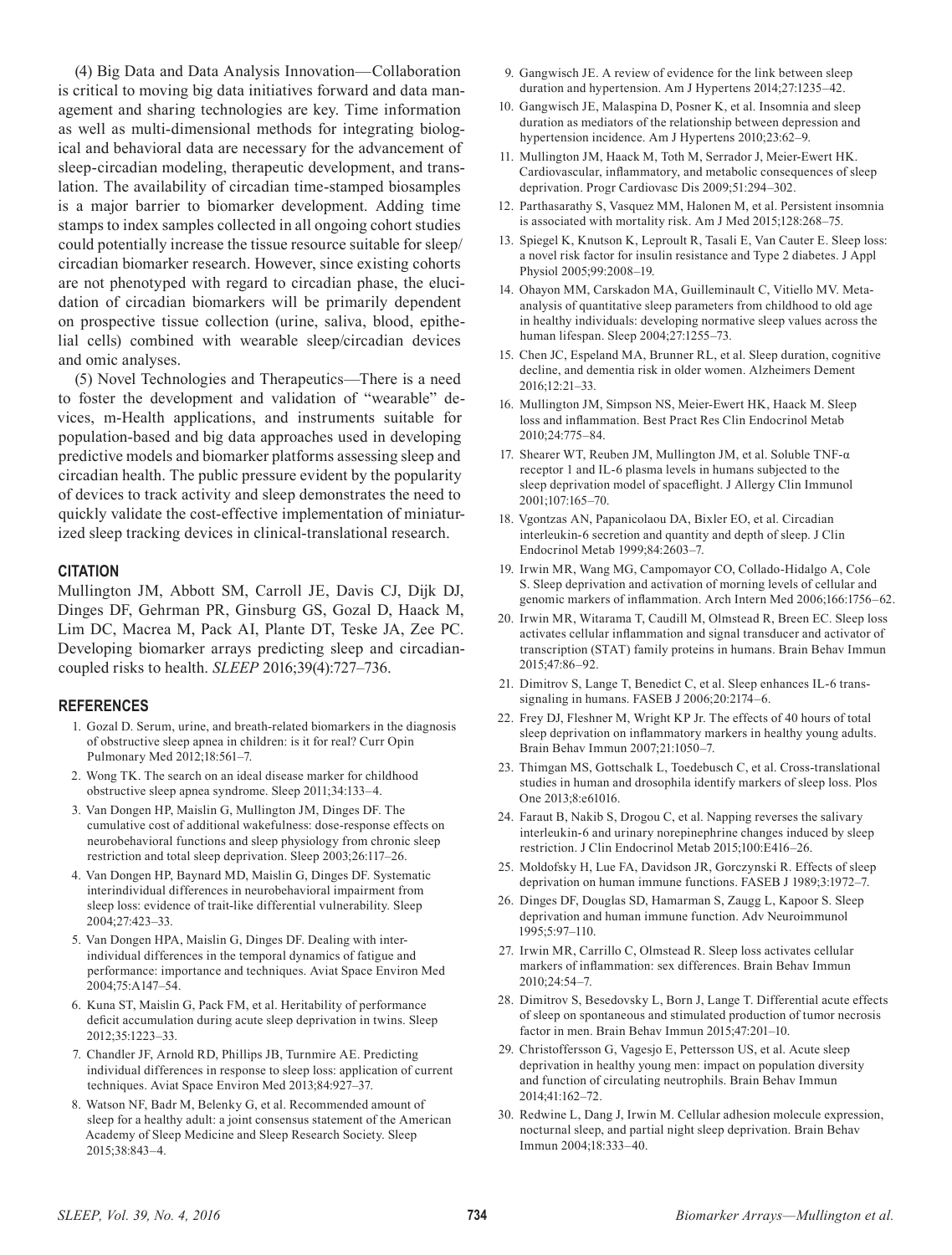- 31. Ozturk L, Pelin Z, Karadeniz D, Kaynak H, Cakar L, Gozukirmizi E. Effects of 48 hours sleep deprivation on human immune profile. Sleep Research Online 1999;2:107–11.
- 32. Seugnet L, Boero J, Gottschalk L, Duntley SP, Shaw PJ. Identification of a biomarker for sleep drive in flies and humans. Proc Natl Acad Sci U S A 2006;103:19913–8.
- 33. von Schantz M, Skene DJ. Telling biological time from a blood sample: current capabilities and future potential. Ann Clin Biochem 2015;52:699–701.
- 34. Goel N. 'Omics' approaches for sleep and circadian rhythm research: biomarkers for identifying differential vulnerability to sleep loss. Curr Sleep Med Rep 2015;1:38–46.
- 35. Pawlyk AC, Ferber M, Shah A, Pack AI, Naidoo N. Proteomic analysis of the effects and interactions of sleep deprivation and aging in mouse cerebral cortex. J Neurochem 2007;103:2301–13.
- 36. Naidoo N. Potential of proteomics as a bioanalytic technique for quantifying sleepiness. J Clin Sleep Med 2011;7:S28-S30.
- 37. Arnardottir ES, Nikonova EV, Shockley KR, et al. Blood-gene expression reveals reduced circadian rhythmicity in individuals resistant to sleep deprivation. Sleep 2014;37:1589-U172.
- 38. Moller-Levet CS, Archer SN, Bucca G, et al. Effects of insufficient sleep on circadian rhythmicity and expression amplitude of the human blood transcriptome. Proc Natl Acad Sci U S A 2013;110:E1132–41.
- 39. Davies SK, Ang JE, Revell VL, et al. Effect of sleep deprivation on the human metabolome. Proc Natl Acad Sci U S A 2014;111:10761–6.
- 40. Weljie AM, Meerlo P, Goel N, et al. Oxalic acid and diacylglycerol 36:3 are cross-species markers of sleep debt. Proc Natl Acad Sci U S A 2015;112:2569–74.
- 41. Chua EC-P, Shui G, Cazenave-Gassiot A, Wenk MR, Gooley JJ. Changes in plasma lipids during exposure to total sleep deprivation. Sleep 2015;38:1683–91.
- 42. Besedovsky L, Lange T, Born J. Sleep and immune function. Pflugers Arch 2012;463:121–37.
- 43. Bell LN, Kilkus JM, Booth JN, Bromley LE, Imperial JG, Penev PD. Effects of sleep restriction on the human plasma metabolome. Physiol Behav 2013;122:25–31.
- 44. Jackson ML, Gunzelmann G, Whitney P, et al. Deconstructing and reconstructing cognitive performance in sleep deprivation. Sleep Med Rev 2013;17:215–25.
- 45. Rupp TL, Wesensten NJ, Balkin TJ. Trait-like vulnerability to total and partial sleep loss. Sleep 2012;35:1163–72.
- 46. Michael DJ, Daugherty S, Santos A, Ruby BC, Kalns JE. Fatigue biomarker index: an objective salivary measure of fatigue level. Accid Anal Prev 2012;45:68–73.
- 47. Montesi SB, Bajwa EK, Malhotra A. Biomarkers of sleep apnea. Chest 2012;142:239–45.
- 48. Desai M, Stockbridge N, Temple R. Blood pressure as an example of a biomarker that functions as a surrogate. AAPS J 2006;8:E146–52.
- 49. Williams CJ, Hu FB, Patel SR, Mantzoros CS. Sleep duration and snoring in relation to biomarkers of cardiovascular disease risk among women with type 2 diabetes. Diabetes Care 2007;30:1233–40.
- 50. Jullian-Desayes I, Joyeux-Faure M, Tamisier R, et al. Impact of obstructive sleep apnea treatment by continuous positive airway pressure on cardiometabolic biomarkers: a systematic review from sham CPAP randomized controlled trials. Sleep Med Rev 2015;21:23–38.
- 51. Altinas N, Mutlu LC, Akkoyun DC, et al. Effect of CPAP on new endothelial dysfunction marker, endocan, in people with obstructive sleep apnea. Angiology, June 2015 [epub ahead of print].
- 52. Stradling JR, Schwarz EI, Schlatzer C, et al. Biomarkers of oxidative stress following continuous positive airway pressure withdrawal: data from two randomised trials. Eur Respir J 2015;46:1065–71
- 53. Liu A, Lamendola C, Ariel D, et al. Usefulness of fetuin-a to predict risk for cardiovascular disease among patients with obstructive sleep apnea. Am J Cardiol 2015;116:219–24.
- 54. Kheirandish-Gozal L, Gileles-Hillel A, Alonso-Alvarez M, et al. Effects of adenotonsillectomy on plasma inflammatory biomarkers in obese children with obstructive sleep apnea: a community-based study. Int J Obes 2015;39:1094–100.
- 55. Canto GDL, Pacheco-Pereira C, Aydinoz S, Major PW, Flores-Mir C, Gozal D. Biomarkers associated with obstructive sleep apnea: a scoping review. Sleep Med Rev 2015;23:28–45.
- 56. de Araújo Freitas IG, de Bruin PF, Bittencourt L, de Bruin VM, Tufik S. What can blood biomarkers tell us about cardiovascular risk in obstructive sleep apnea? Sleep Breath 2015;19:755–68.
- 57. Arnardottir ES, Lim DC, Keenan BT, et al. Effects of obesity on the association between long-term sleep apnea treatment and changes in interleukin-6 levels: the Icelandic Sleep Apnea Cohort. J Sleep Res 2015;24:148–59.
- 58. De Luca Canto G, Pacheco-Pereira C, Aydinoz S, Major PW, Flores-Mir C, Gozal D. Diagnostic capability of biological markers in assessment of obstructive sleep apnea: a systematic review and metaanalysis. J Clin Sleep Med 2015;11:27–36.
- 59. Kosacka M, Brzecka A, Piesiak P, Korzeniewska A, Jankowska R. Soluble Ligand CD40 and uric acid as markers of atheromatosis in patients with obstructive sleep apnea. Inflammatory Bowel Dis 2015;839:55–60.
- 60. Maeder MT, Strobel W, Christ M, et al. Comprehensive biomarker profiling in patients with obstructive sleep apnea. Clin Biochem 2015;48:340–6.
- 61. Stradling JR, Craig S, Kohler M, Nicoll D, Ayers L, Nunn AJ. Markers of inflammation: data from the MOSAIC randomised trial of CPAP for minimally symptomatic OSA. Thorax 2015;70:181.
- 62. Kunos L, Bikov A, Lazar Z, et al. Evening and morning exhaled volatile compound patterns are different in obstructive sleep apnoea assessed with electronic nose. Sleep Breath 2015;19:247–53.
- 63. Tan HL, Kheirandish-Gozal L, Gozal D. The promise of translational and personalised approaches for paediatric obstructive sleep apnoea: an 'Omics' perspective. Thorax 2014;69:450–6.
- 64. Gharib SA, Seiger AN, Hayes AL, Mehra R, Patel SR. Treatment of obstructive sleep apnea alters cancer-associated transcriptional signatures in circulating leukocytes. Sleep 2014;37:709-U309.
- 65. Kentsis A. Challenges and opportunities for discovery of disease biomarkers using urine proteomics. Pediatr Int 2011;53:1–6.
- 66. Zurbig P, Jerums G, Hovind P, et al. Urinary proteomics for early diagnosis in diabetic nephropathy. Diabetes 2012;61:3304–13.
- 67. Zimmerli LU, Schiffer E, Zurbig P, et al. Urinary proteomic biomarkers on coronary artery disease. Mol Cell Proteomics 2008;7:290–8.
- 68. Gozal D, Jortani S, Snow AB, et al. Two-dimensional differential in-gel electrophoresis proteomic approaches reveal urine candidate biomarkers in pediatric obstructive sleep apnea. Am J Respir Crit Care Med 2009;180:1253–61.
- 69. Kheirandish-Gozal L, Mcmanus CJT, Kellermann GH, Samiei A, Gozal D. Urinary neurotransmitters are selectively altered in children with obstructive sleep apnea and predict cognitive morbidity. Chest 2013;143:1576–83.
- 70. Sanchez-de-la-Torre M, Khalyfa A, Sanchez-de-la-Torre A, et al. Precision medicine in patients with resistant hypertension and obstructive sleep apnea blood pressure response to continuous positive airway pressure treatment. J Am Coll Cardiol 2015;66:1023–32.
- 71. Montesi SB, Bajwa EK, Malhotra A. Biomarkers of sleep apnea. Chest 2012;142:239–45.
- 72. Thimgan MS, Toedebusch C, McLeland J, Duntley SP, Shaw PJ. Excessive daytime sleepiness is associated with changes in salivary inflammatory genes transcripts. Mediators Inflamm 2015;2015:539627.
- 73. Paik MJ, Kim DK, Nguyen DT, et al. Correlation of daytime sleepiness with urine metabolites in patients with obstructive sleep apnea. Sleep Breath 2014;18:517–23.
- 74. Uysal A, Liendo C, McCarty DE, et al. Nocturnal hypoxemia biomarker predicts sleepiness in patients with severe obstructive sleep apnea. Sleep Breath 2014;18:77–84.